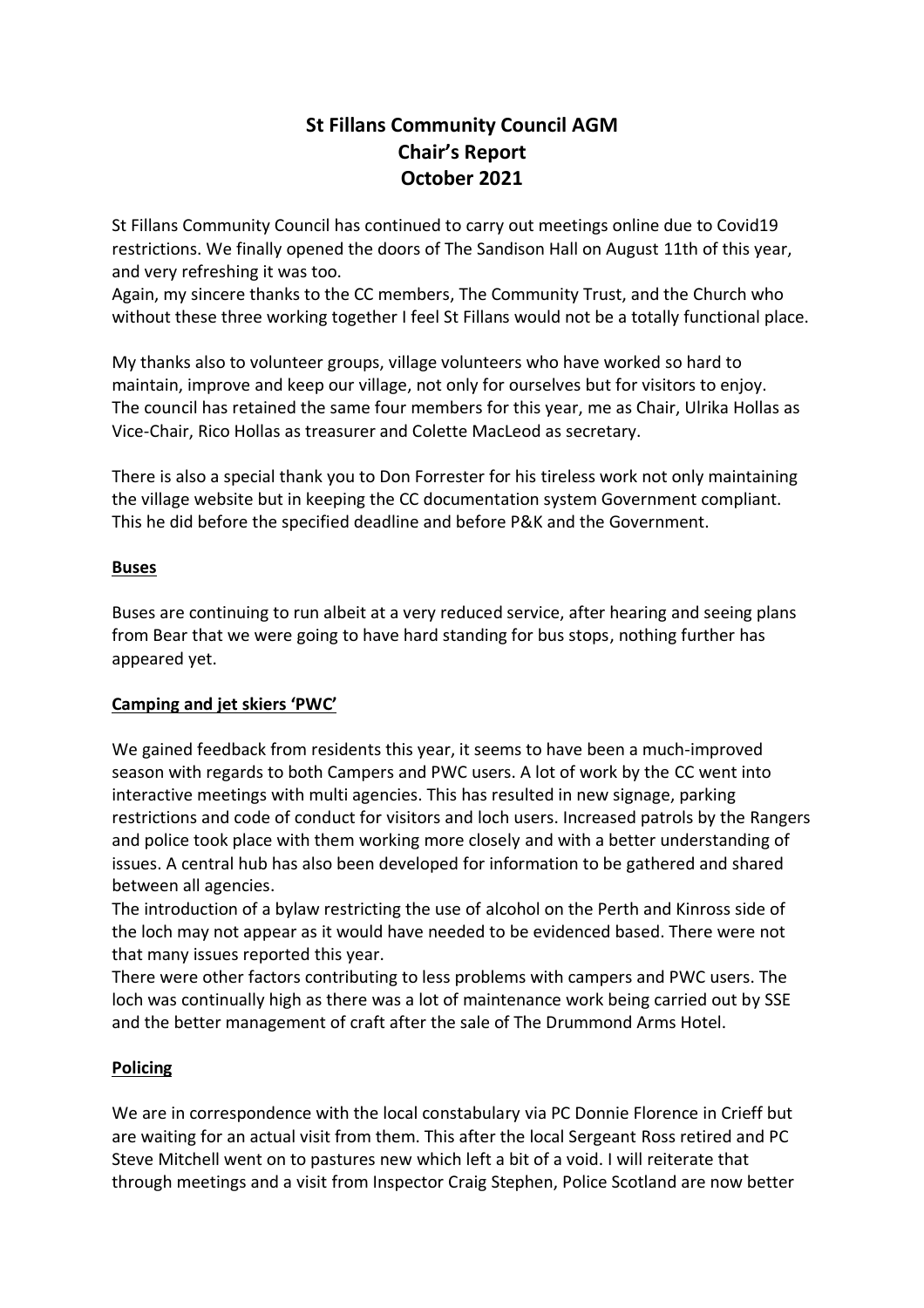informed of local bylaws and our issues and how they can deal with them. This does not always work but it is improving.

## **Bridges**

Dundurn Bridge has finally been repaired. Although with concrete cement and not lime mortar, which as a grade B listed structure it should be!

## **Paths Group**

The next section for the LERP is all but ready to go with all funding and planning permissions in place. The paths group have been diligently maintaining the path from Tynreoch to its current end point behind Foxknowe.

#### **Gardening Group**

The Field of Hope site has now been completed, it looks terrific and has transformed what to all intents was a piece of waste land. After a successful application with "Take a pride in Perth and Kinross Association" steps are being taken to return the artwork 'Still' to the Village.

#### **Festive committee**

Almost immediately after Covid restrictions lifted the Committee organised a free to all party with some exceptional prizes being won at the free raffle draw. This was held on the usual festive weekend in the play park area and was very well attended.

#### **Sandison Hall Groups**

The Sandison Hall also reopened with two new clubs set up: a book swap club open to all in the village, at the Fire Exit annex, (no restrictions) and a table tennis club. Yoga remains on Saturdays; however, two clubs have gone those being Music Circle which is now held in Comrie and the Scottish dancing club.

#### **Community Action Plan**

The CAP 2017-22 is coming to an end next year, to be replaced with 'The Local Place Plan.' This is being head up by Carol Graham.

#### **There have been two new village groups started this year.**

#### **The Cultural Heritage Group**

This group headed by Jim Brierley has focused mainly on Dundurn Cemetery but has also established the exact position of the old village of Morell and held a meeting at the War